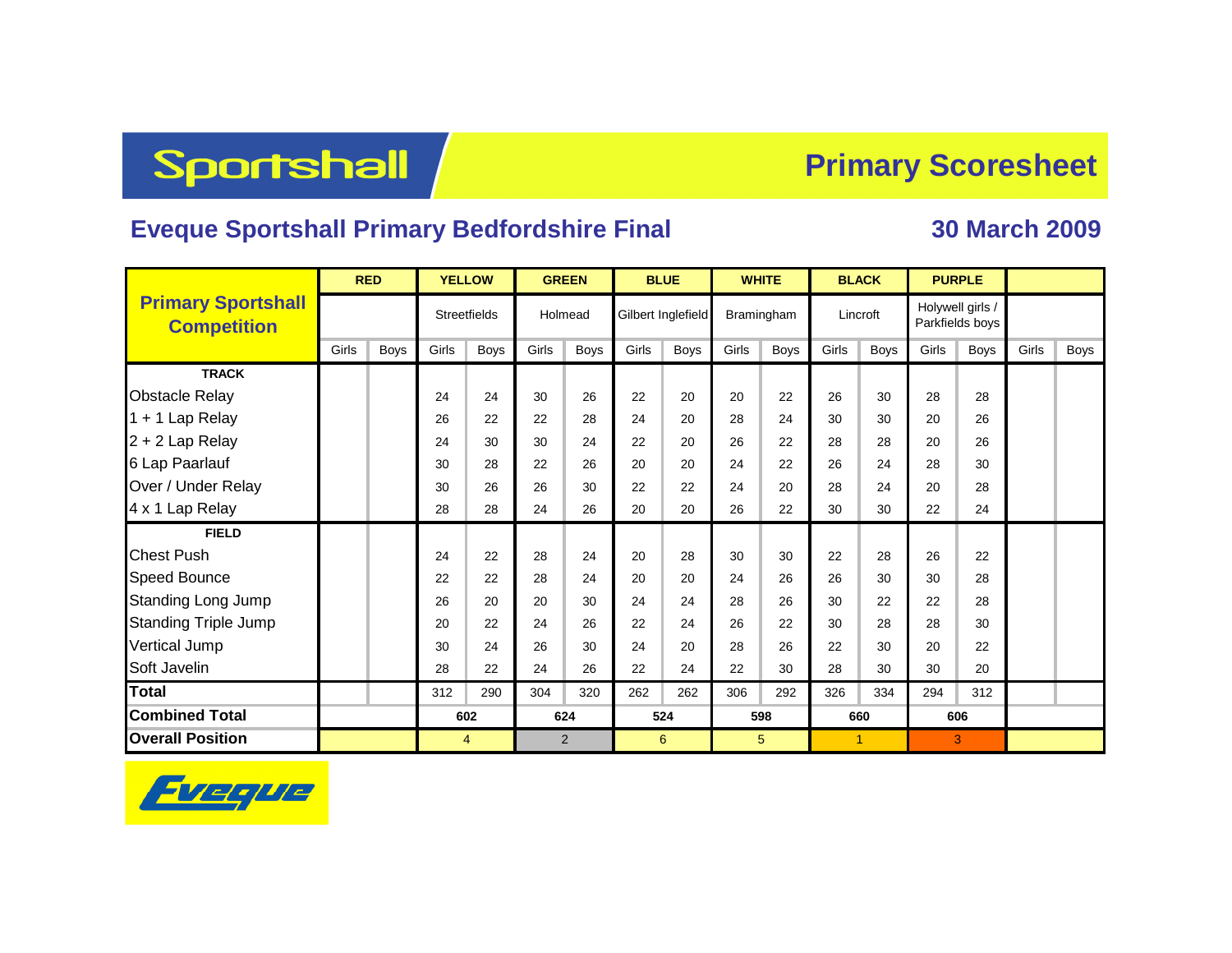## Sportshall

## **Track Events Sportshall**

|               | <b>Girls</b><br><b>Obstacle Relay</b> |                               | 1 + 1 Lap Relay   |                               | 2 + 2 Lap Relay     |                               | 6 Lap Paarlauf    |                                    | Over / Under<br>Relay |                   | 4x1 Lap Relay     |                               | <b>Girls</b>      |               |                                       |                              | <b>Chest Push</b>    |                               | <b>Speed Bounce</b>  | <b>Standing Long</b><br>Jump |                      | <b>Standing Triple</b><br>Jump |                      | <b>Vertical Jump</b>         |                      | <b>Soft Javelin</b> |                      |                              |
|---------------|---------------------------------------|-------------------------------|-------------------|-------------------------------|---------------------|-------------------------------|-------------------|------------------------------------|-----------------------|-------------------|-------------------|-------------------------------|-------------------|---------------|---------------------------------------|------------------------------|----------------------|-------------------------------|----------------------|------------------------------|----------------------|--------------------------------|----------------------|------------------------------|----------------------|---------------------|----------------------|------------------------------|
| Colour        | Team                                  | Time (in secs) or<br>position | Position / Points | Time (in secs) or<br>position | Position / Points   | Time (in secs) or<br>position | Position / Points | a (in secs) or<br>position<br>Time | Position / Points     | Time (in secs) or | Position / Points | Time (in secs) or<br>position | Position / Points | Colour        | Team                                  |                              | Best<br>Performances | I Position<br>Points<br>Total | Best<br>Performances | Total / Position /           | Best<br>Performances | Total / Position /<br>Points   | Best<br>Performances | Total / Position /<br>Points | Best<br>Performances | Total / Position /  | Best<br>Performances | Total / Position /<br>Points |
|               |                                       |                               | $\bf{0}$          |                               | $\mathbf 0$         |                               | 0                 |                                    | 0                     |                   | 0                 |                               | 0                 |               |                                       | $\mathbf{1}$                 |                      | $\mathbf 0$                   |                      | 0                            |                      | $\mathbf 0$                    |                      | 0                            |                      | $\mathbf 0$         |                      | $\mathbf 0$                  |
| <b>RED</b>    | $\circ$                               |                               |                   |                               |                     |                               |                   |                                    |                       |                   |                   |                               |                   | <b>RED</b>    | $\circ$                               | $\overline{\mathbf{2}}$      |                      | 0                             |                      | 0                            |                      | 0                              |                      | 0                            |                      | 0                   |                      | 0                            |
|               |                                       |                               | $\bf{0}$          |                               | $\mathbf{0}$        |                               | $\mathbf{0}$      |                                    | $\mathbf{0}$          |                   | $\mathbf{0}$      |                               | $\bf{0}$          |               |                                       | 3                            |                      | $\bf{0}$                      |                      | $\bf{0}$                     |                      | $\mathbf{0}$                   |                      | $\bf{0}$                     |                      | $\mathbf{0}$        |                      | $\bf{0}$                     |
|               |                                       |                               | 4                 |                               | 3                   |                               | 4                 |                                    | 1                     |                   | 1                 |                               | 2                 |               |                                       | -1                           | 5.5                  | 15.25                         | 42                   | 119                          | 1.61                 | 5.01                           | 3.81                 | 12.47                        | 35                   | 105                 | 14                   | 35                           |
| <b>VELLOW</b> | Streetfields                          | $\overline{4}$                |                   | 3                             |                     | $\overline{4}$                |                   | $\mathbf{1}$                       |                       | $\mathbf 1$       |                   | 2                             |                   | <b>AELLOM</b> | Streetfields                          | $\overline{\mathbf{2}}$      | 5.5                  | 4                             | 38                   | 5                            | 1.87                 | 3                              | 4.12                 | 6                            | 34                   | 1                   | 10                   | $\mathbf{2}$                 |
|               |                                       |                               | 24                |                               | 26                  |                               | 24                |                                    | 30                    |                   | 30                |                               | 28                |               |                                       | 3                            | 4.25                 | 24                            | 39                   | 22                           | 1.53                 | 26                             | 4.54                 | 20                           | 36                   | 30                  | 11                   | 28                           |
| GREEN         |                                       |                               | 1                 |                               | 5                   |                               | 1                 |                                    | 5                     |                   | 3                 |                               | 4                 |               |                                       | $\mathbf 1$                  | 7.5                  | 17.75                         | 45                   | 134                          | 1.34                 | 4.17                           | 4.32                 | 13.46                        | 30                   | 90                  | 8                    | 25                           |
|               | Holmead                               |                               |                   | 5                             |                     |                               | 5<br>$\mathbf{1}$ |                                    | 3                     |                   | $\overline{4}$    |                               | GREEN             | Holmead       | $\overline{\mathbf{2}}$               | 4.75                         | $\mathbf{2}$         | 39                            | $\mathbf{2}$         | 1.35                         | 6                    | 4.76                           | 4                    | 26                           | 3                    | 9                   | 4                    |                              |
|               |                                       |                               | 30                |                               | 22                  |                               | 30                |                                    | 22                    |                   | 26                |                               | 24                |               |                                       | 3                            | 5.5                  | 28                            | 50                   | 28                           | 1.48                 | 20                             | 4.38                 | 24                           | 34                   | 26                  | 8                    | 24                           |
|               |                                       | 5                             | 5                 |                               | 4<br>$\overline{4}$ | 5                             | 5                 | 6                                  | 6                     | 5                 | 5                 | 6                             | 6                 | <b>BLUE</b>   | Gilbert<br>Inglefield                 |                              | 5.75                 | 14.5                          | 35                   | 104                          | 1.58                 | 4.71                           | 3.8                  | 12.81                        | 28                   | 87                  | $\overline{7}$<br>9  | 22                           |
| BLUE          | Gilbert<br>Inglefield                 |                               | 22                |                               | 24                  |                               | 22                |                                    | 20                    |                   | 22                |                               | 20                |               |                                       | $\overline{\mathbf{2}}$<br>3 | 4.25<br>4.5          | 6<br>20                       | 32<br>37             | 6<br>20                      | 1.69<br>1.44         | 4<br>24                        | 3.69<br>5.32         | 5<br>22                      | 26<br>33             | 4<br>24             | 6                    | 5<br>22                      |
|               |                                       |                               |                   |                               |                     |                               |                   |                                    |                       |                   |                   |                               |                   |               |                                       | 1                            | 7                    | 18                            | 40                   | 121                          | 1.88                 | 5.21                           | 3.66                 | 13.72                        | 36                   | 99                  | 9                    | 22                           |
| <b>WHITE</b>  | ε                                     | 6                             | 6                 | 2                             | $\mathbf{2}$        | 3                             | 3                 | 4                                  | 4                     | 4                 | 4                 | 3                             | 3                 | <b>WHITE</b>  | Bramingha<br>ε                        | $\overline{\mathbf{2}}$      | 5.75                 | 1                             | 43                   | 4                            | 2                    | $\mathbf{2}$                   | 4.7                  | 3                            | 26                   | 2                   | 6                    | 5                            |
|               | Bramingha                             |                               | 20                |                               | 28                  |                               | 26                |                                    | 24                    |                   | 24                |                               | 26                |               |                                       | 3                            | 5.25                 | 30                            | 38                   | 24                           | 1.33                 | 28                             | 5.36                 | 26                           | 37                   | 28                  | $\overline{7}$       | 22                           |
|               |                                       |                               |                   |                               |                     |                               |                   |                                    |                       |                   |                   |                               |                   |               |                                       | -1                           | 4.5                  | 15                            | 42                   | 133                          | 2.1                  | 5.22                           | 5.1                  | 15.31                        | 28                   | 80                  | 13                   | 35                           |
| <b>BLACK</b>  | Lincroft                              | 3                             | 3                 | $\mathbf{1}$                  | 1                   | $\overline{2}$                | $\mathbf{2}$      | 3                                  | 3                     | 2                 | $\mathbf{2}$      | -1                            | -1                | <b>BLACK</b>  | Lincroft                              | $\overline{\mathbf{2}}$      | 4                    | 5                             | 51                   | 3                            | 1.77                 | $\mathbf{1}$                   | 5.05                 | $\mathbf{1}$                 | 28                   | 5                   | 10                   | $\mathbf{2}$                 |
|               |                                       |                               | 26                |                               | 30                  |                               | 28                |                                    | 26                    |                   | 28                |                               | 30                |               |                                       | 3                            | 6.5                  | 22                            | 40                   | 26                           | 1.35                 | 30                             | 5.16                 | 30                           | 24                   | 22                  | 12                   | 28                           |
|               |                                       |                               |                   |                               |                     |                               |                   |                                    |                       |                   |                   |                               |                   |               |                                       | $\mathbf 1$                  | 5.5                  | 16                            | 50                   | 142                          | 1.54                 | 4.64                           | 4.9                  | 14.05                        | 21                   | 72                  | 14                   | 38                           |
| <b>PURPLE</b> | Holywell<br>girls /<br>Parkfields     | $\overline{2}$                | $\mathbf{2}$      | 6                             | 6                   | 6                             | 6                 | 2                                  | 2                     | 6                 | 6                 | 5                             | 5                 | PURPLE        | Parkfields<br>Holywell<br>  girls<br> | $\overline{2}$               | 5.25                 | 3                             | 42                   | $\mathbf 1$                  | 1.76                 | 5                              | 4.7                  | $\mathbf{2}$                 | 30                   | 6                   | 9                    | $\mathbf 1$                  |
|               |                                       |                               | 28                |                               | 20<br>20            | 28                            |                   | 20                                 |                       | 22                |                   |                               | 3                 | 5.25          | 26                                    | 50                           | 30                   | 1.34                          | 22                   | 4.45                         | 28                   | 21                             | 20                   | 15                           | 30                   |                     |                      |                              |
|               |                                       |                               | 0                 |                               | $\bf{0}$            |                               | 0                 |                                    | 0                     |                   | $\bf{0}$          |                               | 0                 |               |                                       | $\mathbf 1$                  |                      | 0                             |                      | 0                            |                      | $\mathbf 0$                    |                      | 0                            |                      | $\mathbf 0$         |                      | $\mathbf 0$                  |
| $\bullet$     | $\circ$                               |                               |                   |                               |                     |                               |                   |                                    |                       |                   |                   |                               |                   | $\bullet$     | $\circ$                               | $\mathbf{2}$                 |                      | 0                             |                      | 0                            |                      | 0                              |                      | 0                            |                      | 0                   |                      | 0                            |
|               |                                       |                               | $\bf{0}$          |                               | $\mathbf{0}$        |                               | $\mathbf{0}$      |                                    | $\mathbf{0}$          |                   | $\mathbf{0}$      |                               | $\mathbf{0}$      |               |                                       | 3                            |                      | $\bf{0}$                      |                      | $\bf{0}$                     |                      | $\bf{0}$                       |                      | $\bf{0}$                     |                      | $\bf{0}$            |                      | $\mathbf{0}$                 |